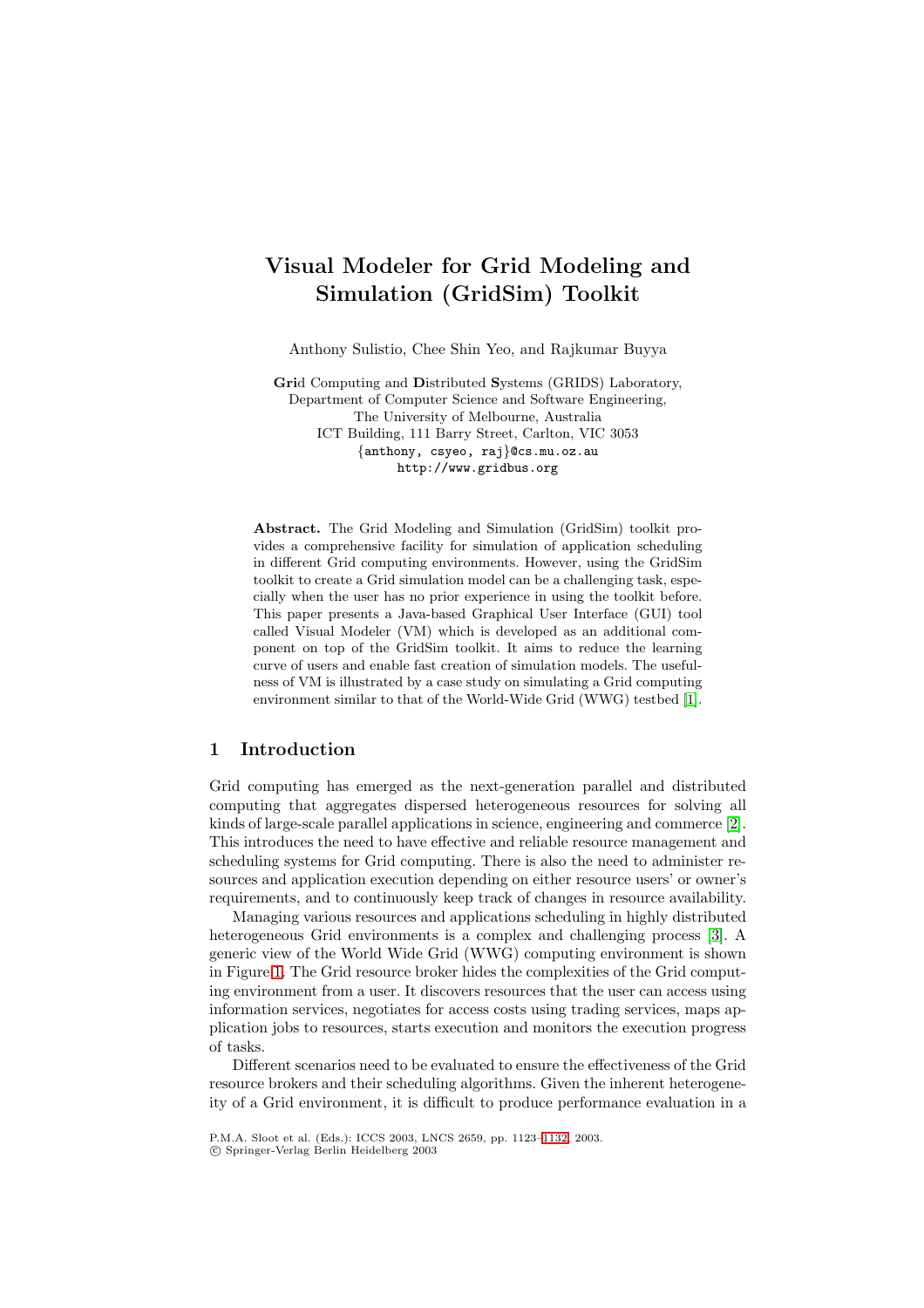<span id="page-1-0"></span>repeatable and controllable manner. Therefore, the GridSim toolkit is developed to overcome this critical limitation. The GridSim toolkit is a Java-based discreteevent Grid simulation toolkit that provides features for application composition, information services for resource discovery, and interfaces for assigning application tasks to resources and managing their execution. The GridSim toolkit has been applied successfully to simulate a Nimrod-G [\[4\]](#page-9-0) like Grid resource broker and to evaluate the performance of deadline and budget constrained cost- and time- optimization scheduling algorithms [\[3\]](#page-9-0).



**Fig. 1.** A generic view of World-Wide Grid (WWG) computing environment

Since the GridSim toolkit is an advanced and powerful simulation toolkit, its users will experience a high learning curve in order to utilize the toolkit functionalities for effective simulations. In addition, the users need to write Java code that use the toolkit packages to create the desired experimental scenarios. This process is repetitive and tedious. It is specially disadvantageous to those who have little or no experience in Object-Oriented (OO) concepts in general, and Java programming in specific. Therefore, it is necessary to build a Graphical User Interface (GUI) for GridSim that enables its users to create and modify simulation models easily and quickly as many times as required.

This paper presents a Java-based GUI tool called Visual Modeler (VM) that is designed as a separate additional component residing in a layer above the GridSim toolkit. Figure [2](#page-2-0) illustrates the role of VM in creating a simulation model. A GridSim user utilises VM as a tool to create and modify the Grid simulation model (see Figure [2](#page-2-0) step 1A). VM will then generate Java code for the simulation (see Figure [2](#page-2-0) step 1B). In the absence of VM, the user needs to write Java code manually using a text editor or development tools such as JBuilder (see Figure [2](#page-2-0) step 2). However, this approach is prone to create programs with syntax errors.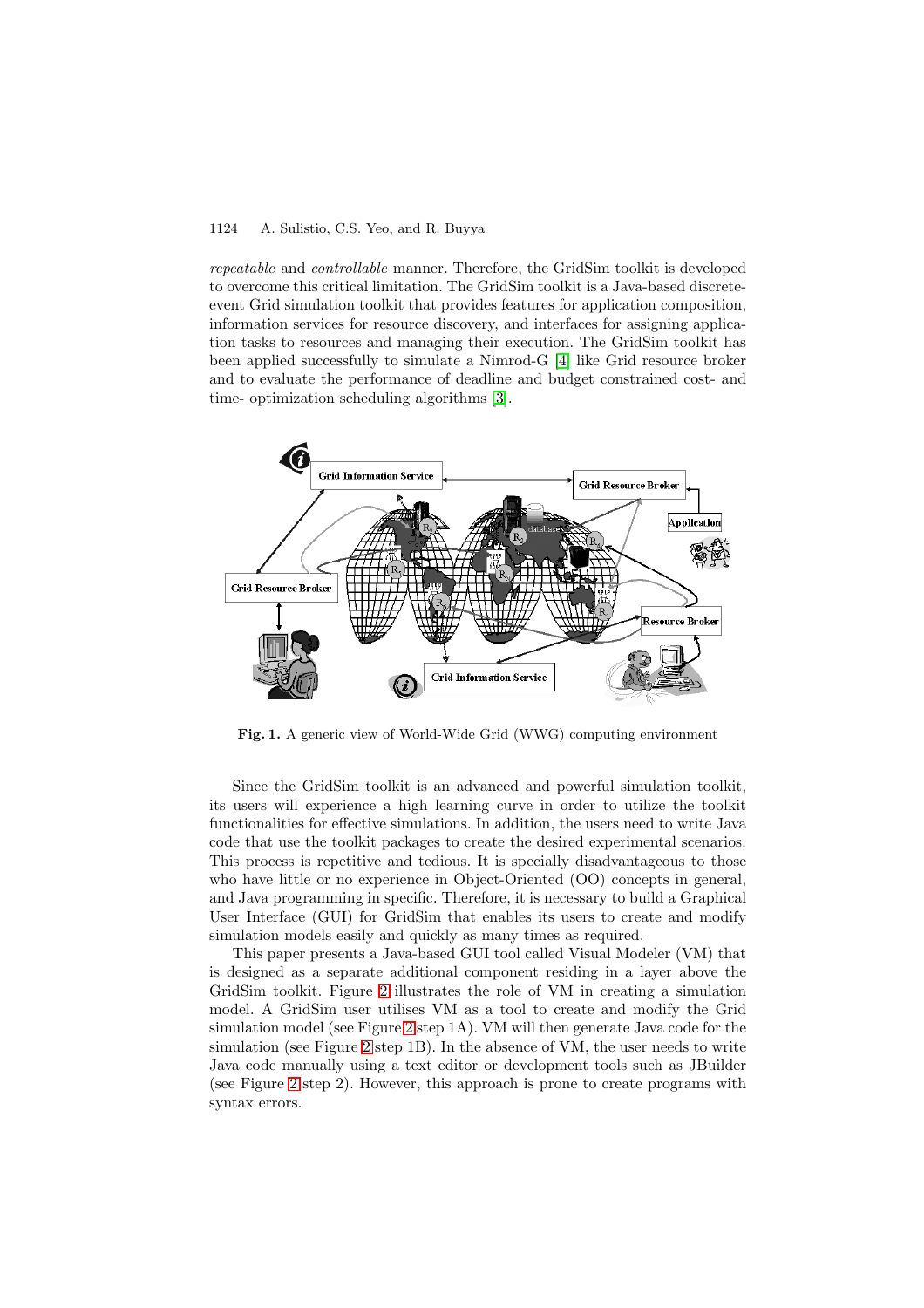<span id="page-2-0"></span>VM provides a simple and user-friendly GUI to facilitate its user to be able to create and modify different simulation models easily. This relieves the users from spending a lot of time and effort trying to understand the GridSim toolkit code. VM is designed to enable the users to create simulation models without the need to know the actual Java code behind it or the GridSim toolkit code. In addition, it automatically generates Java code that uses the GridSim toolkit, so users can compile and run the simulation. Therefore, the aim of VM is to reduce the learning curve of GridSim users and to enable them to build simulation models easily and effectively. The initial prototype of VM has been implemented and bundled together with the new release version of the GridSim toolkit 2.0 in November 2002.



**Fig. 2.** Relationship between Visual Modeler, Grid Simulation Model & GridSim toolkit

This paper is organized as follows: Section 2 mentions related work. Section [3](#page-3-0) presents the architecture and features of VM, while Section [4](#page-4-0) discusses the design and implementation of VM. Section [5](#page-6-0) illustrates the use of VM for simulating a Grid computing environment. Section [6](#page-8-0) concludes the paper and suggests some further work to be done on VM.

## **2 Related Work**

The GridSim 1.0 toolkit does not have any additional GUI tools that enable easier and faster modeling and simulation of Grid environments. It only comprises the Java-based packages that are to be called by users' self-written Java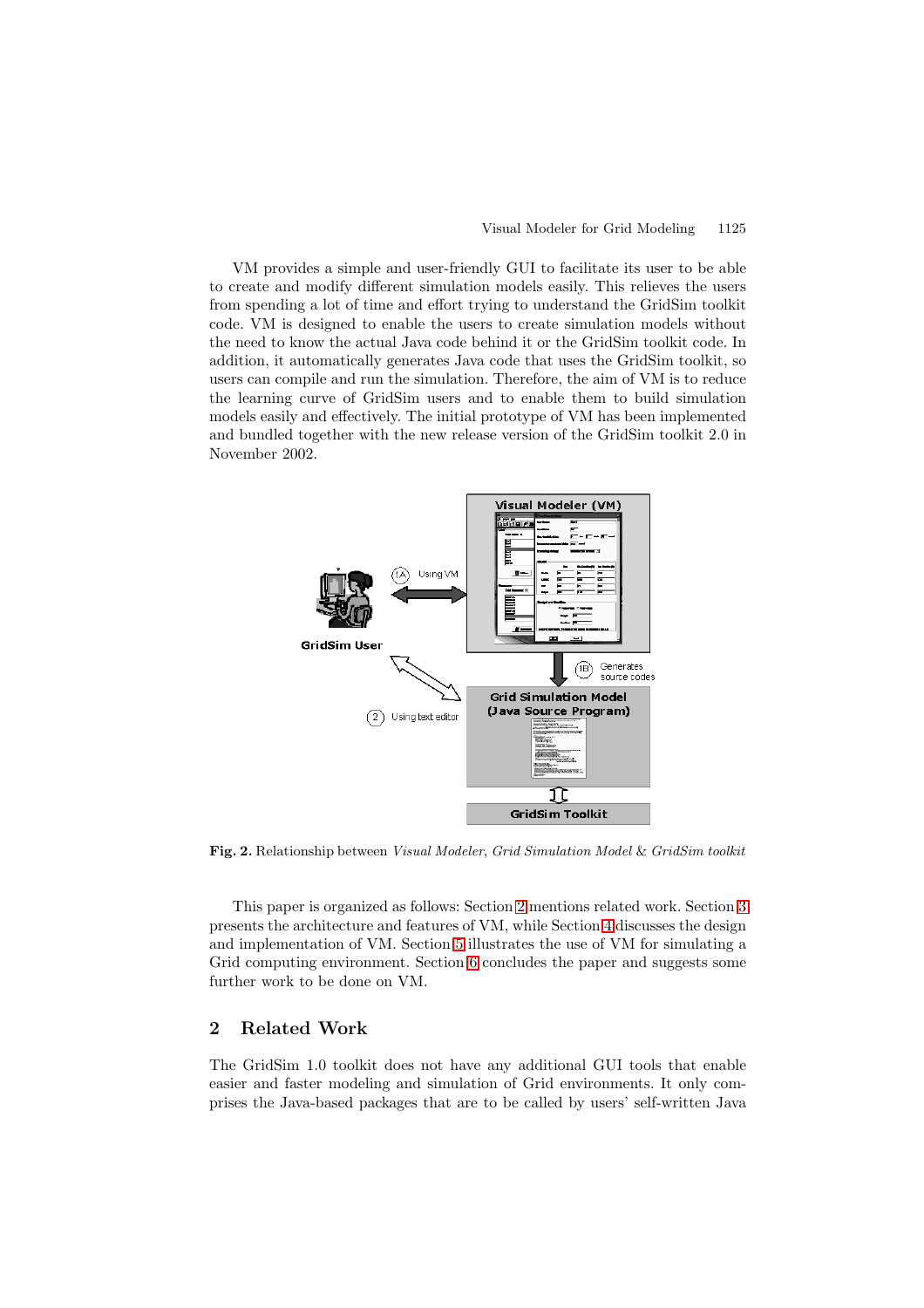<span id="page-3-0"></span>simulation programs. VM has now been included in the recently released Grid-Sim 2.0 toolkit. There are many similar tools like VM that generate source code, but are not related to Grid simulation in specific, such as  $\text{SansGUI}^{\text{TM}}$  [\[5\]](#page-9-0) and SimCreator [\[6\]](#page-9-0).

Other than the GridSim toolkit, there are several other tools that support application scheduling simulation in Grid computing environments. The notable ones include Bricks [\[7\]](#page-9-0), MicroGrid [\[8\]](#page-9-0) and SimGrid [\[9\]](#page-9-0). For a brief comparison of these tools with the GridSim toolkit, please refer to [\[3\]](#page-9-0).

# **3 Architecture**

VM adopts Model View Controller (MVC) architecture as illustrated in Figure 3. The MVC architecture is designed to separate the user display from the control of user input and the underlying information model. The following are the reasons for using MVC architecture in VM [\[10\]](#page-9-0):

- **–** opportunity to represent the same domain information in different ways. Designers can therefore refine the user interfaces to satisfy certain tasks and user characteristics.
- **–** ability to develop the application and user interface separately.
- **–** ability to inherit from different parts of the class hierarchy.
- **–** ability to define control style classes which provide common features separately from how these features may be displayed.



**Fig. 3.** The basic Model View Controller architecture

VM is programmed using Java as Java supports powerful Swing libraries that facilitate easy GUI programming. In addition, Java works well with the MVC architecture. VM support the following main features:

- **–** enables the creation of many Grid testbed users and resources,
- **–** generates the simulation scenario into Java code that the users can compile and run the simulation with the GridSim toolkit,
- **–** saves and retrieves a VM project file that contains an experiment scenario in eXtensible Markup Language (XML) format, and
- **–** works on different operating system platforms (as it is implemented in Java).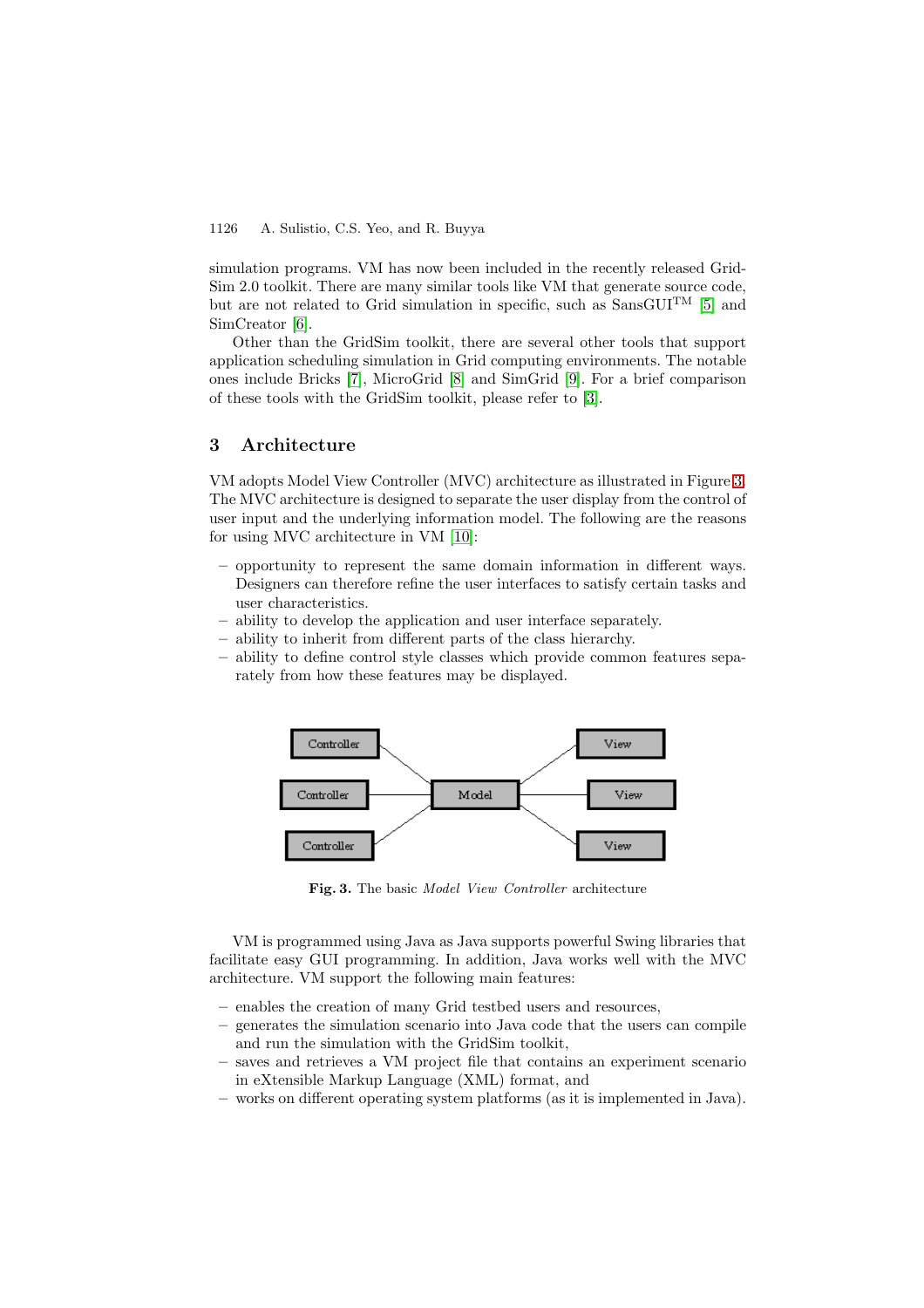## <span id="page-4-0"></span>**4Design and Implementation**

The MVC paradigm proposes three class categories [\[10\]](#page-9-0):

- 1. **Models** provide the core functionality of the system.
- 2. **Views** present models to the user. There can be more than one view of the same model.
- 3. **Controllers** control how the user interacts with the view objects and manipulates models or views.

Java supports MVC architecture with two classes:

- **Observer** any object that wishes to be notified when the state of another object changes.
- **Observable** any object whose state may be of interest to another object.

#### **4.1 Model**

VM consists of three model classes, whose relationships are shown in Figure 4. The models are:

- **FileModel** deals with UserModel and ResourceModel for saving and retrieving an XML file format for the VM project file.
- **UserModel** stores, creates and deletes one or more user objects.
- **ResourceModel** stores, creates and deletes one or more resource objects.



**Fig. 4.** Class diagram that contains the model classes of VM and their relationships

Both UserModel and ResourceModel contain objects that are hybrids of both model and view, i.e. they have their own widgets to display the stored values. This technique reduces the number of classes needed and the overall design complexity, thus saving significant development time. All models extend Java's Observable class, which provides the behaviours required to maintain a list of observers and notify them when there are changes to the model. The initialization for UserModel and ResourceModel is straightforward with both classes not requiring any parameters. However, FileModel needs to request a reference to each of the UserModel and ResourceModel object. It thus becomes an observer of UserModel and ResourceModel when dealing with the saving and retrieving project file.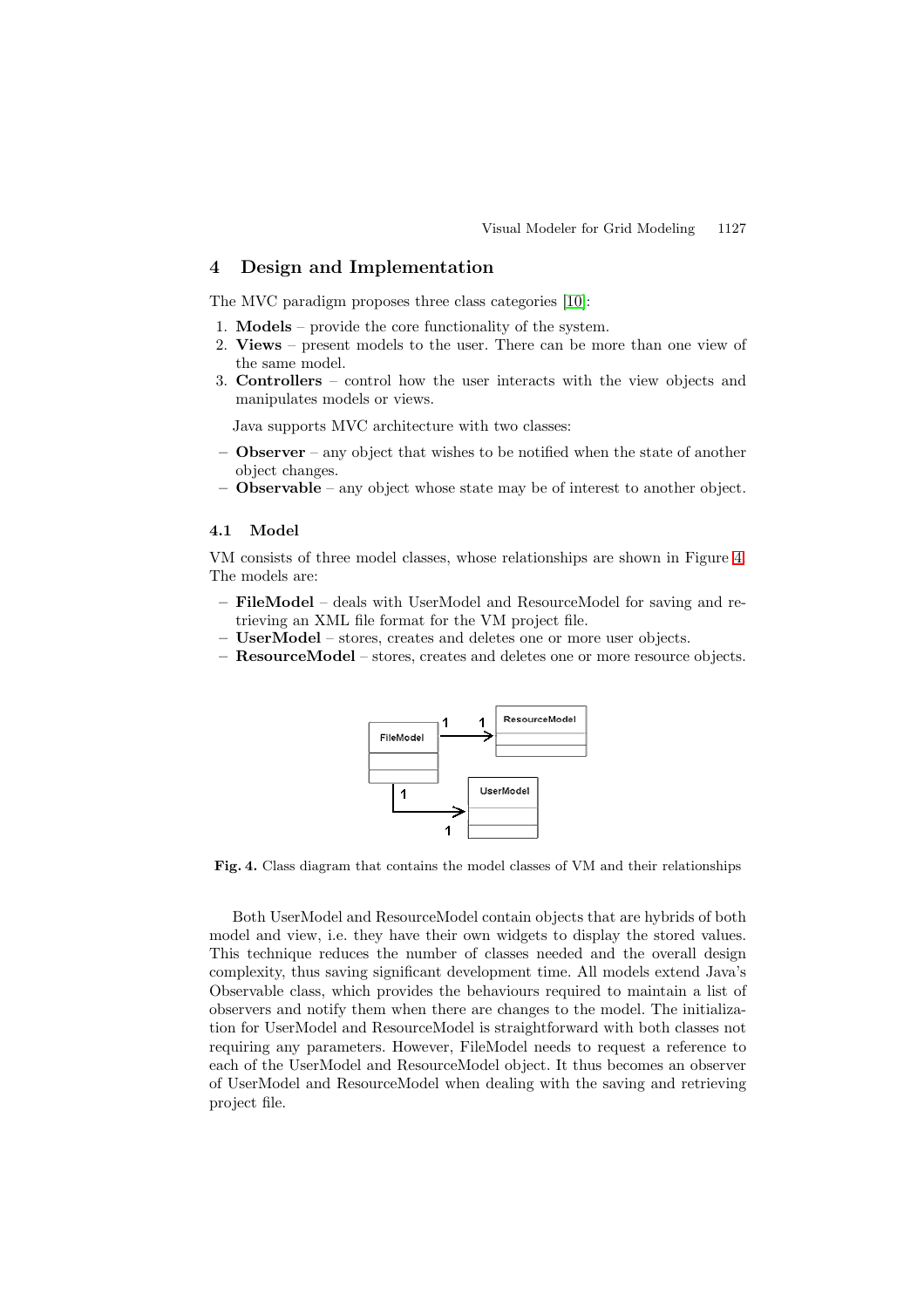## **4.2 View**

Views are registered as dependents of a model. The model broadcasts a message to all dependents when it changes. The main views of VM are:

- **MenuView** creates GUI components for menu bar.
- **IconView** creates GUI components for icon toolbar.
- **DisplayView** creates the main window to display the lists of Grid user and resource.

These three main views are created first, by constructing their widgets independently and then adding their sub-views. This design ensures that the subviews are separate from their parents' view [\[10\]](#page-9-0). Each main view contains one or more references to the model since the model contains user/resource objects that also display widgets. This design reduces the number of method calls and any overheads associated with the interaction between the object and its view.

There are two possible approaches for creating user/resource objects: with or without their widgets. These approaches are tested by using VM to create 500 Grid users and 1,000 Grid resources. Table 1 shows that creating objects without their widgets requires much less time. However, Lines of Codes (LOC) inside the object class is slightly larger than that of the approach with widgets.

The approach without widgets requires less passing of reference objects and messages in comparison to the other method. In addition, the time taken and the amount of memory needed to create components and to register their event listeners are minimal. VM can thus supports fast creation of a large number user/resource objects at any one time. This is helpful since a Grid simulation model does not have a limited number of Grid users and resources.

Therefore, VM adopts the without-widgets approach by displaying its GUI upon the user's request. When the user closes its GUI window, the GUI components are retained so that they need not be created again for future access (similar to the cache concept in web browsers). This reduces the utilization of memory and enables fast display of GUI components repeatedly.

**Table 1.** Comparison for the creation of 500 Grid users and 1,000 resources using VM, running on a Pentium II 300 MHz with 64MB RAM

| Creating objects <i>without</i> their widgets 1 min<br>Creating objects with their widgets<br>20 mins | 950<br>600 |
|-------------------------------------------------------------------------------------------------------|------------|

#### 4.3 Controller

The controller needs to be informed of changes to the model as any modifications of the model will also affect how the controller processes its input. The controller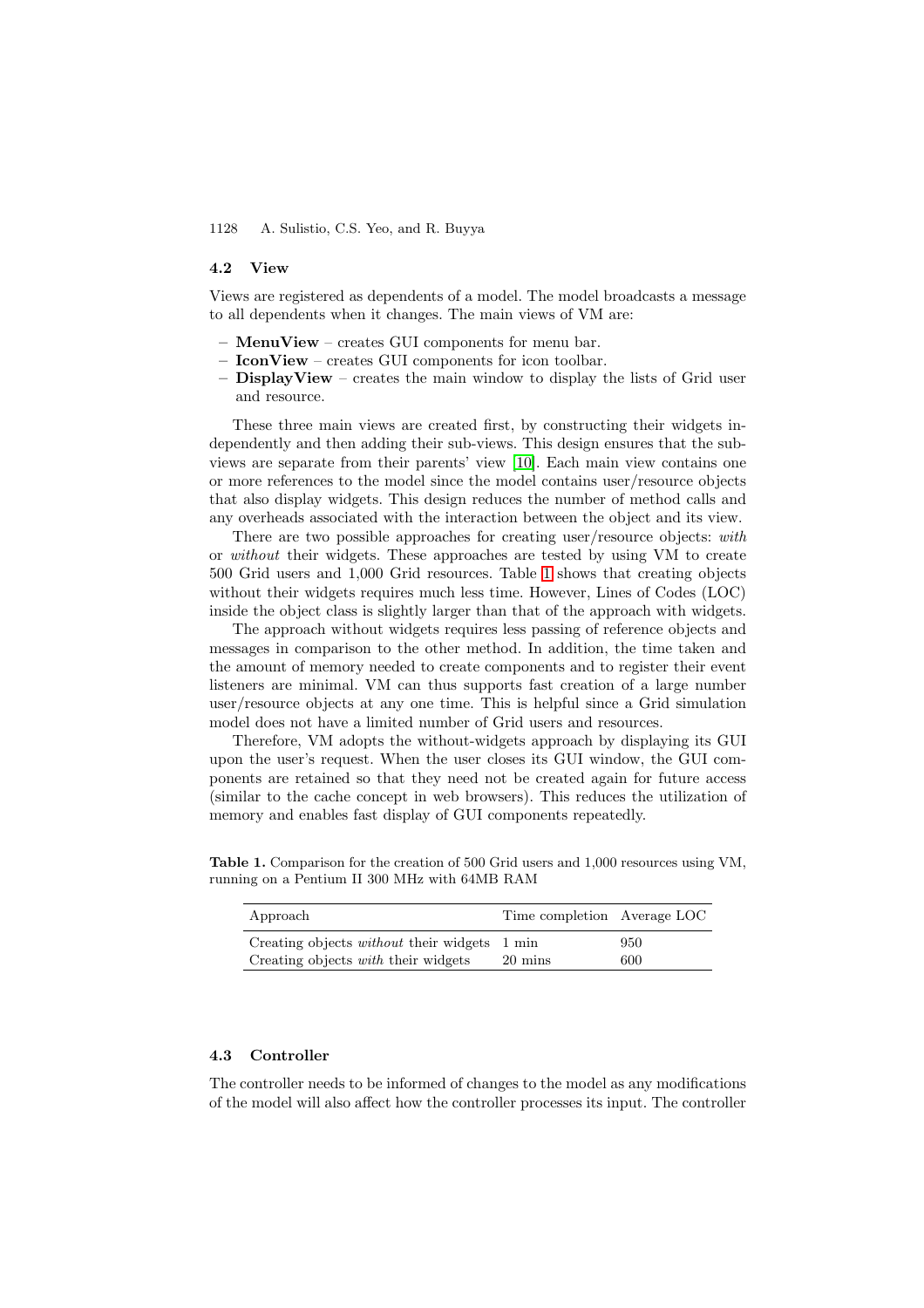<span id="page-6-0"></span>may also alter the view when there is no changes to the model. The primary function of the controller is to manage mouse/keyboard event bindings (e.g. to create pop-up menus). If an input event requires modification of applicationspecific data, the controller notifies the model accordingly.

In this implementation, controllers which relate to views have several responsibilities. Firstly, they implement Java's event-handler interfaces to listen for appropriate events, e.g. the icon toolbar controller detects the clicking of the save toolbar button and notifies FileModel to save a project file. Secondly, views delegate the construction and maintenance of button panels to controllers. Thirdly, controllers can broadcast semantic events (e.g. save file), to objects who have informed the controller that they are interested in these events [\[10\]](#page-9-0).

# **5 Use Case Study – Grid Computing Environment Simulation**

This section describes how a simulated Grid computing environment is created using VM. First, the Grid users and resources for the simulated Grid environment have to be created. This can be done easily using the wizard dialog as shown in Figure 5. The VM user only need to specify the required number of users and resources to be created. Random properties can also be automatically generated for these users and resources. The VM user can then view and modify the properties of these Grid users and resources by activating their respective property dialog.

| <b>Wizard Dialog</b>                              |        |
|---------------------------------------------------|--------|
| Number of users:                                  | 3      |
| Number of resources:                              | l5     |
| Auto-generate random user and resource properties |        |
| <b>OK</b>                                         | Cancel |

**Fig. 5.** Wizard dialog to create Grid users and resources

Figure [6](#page-7-0) shows the property dialog of a sample Grid resource. VM creates Grid resources similar to those present in the WWG testbed [\[1\]](#page-9-0). Resources of different capabilities and configurations can be simulated, by setting properties such as cost of using this resource, allocation policy of resource managers (time/space-shared) and number of machines in the resource (with Processing El-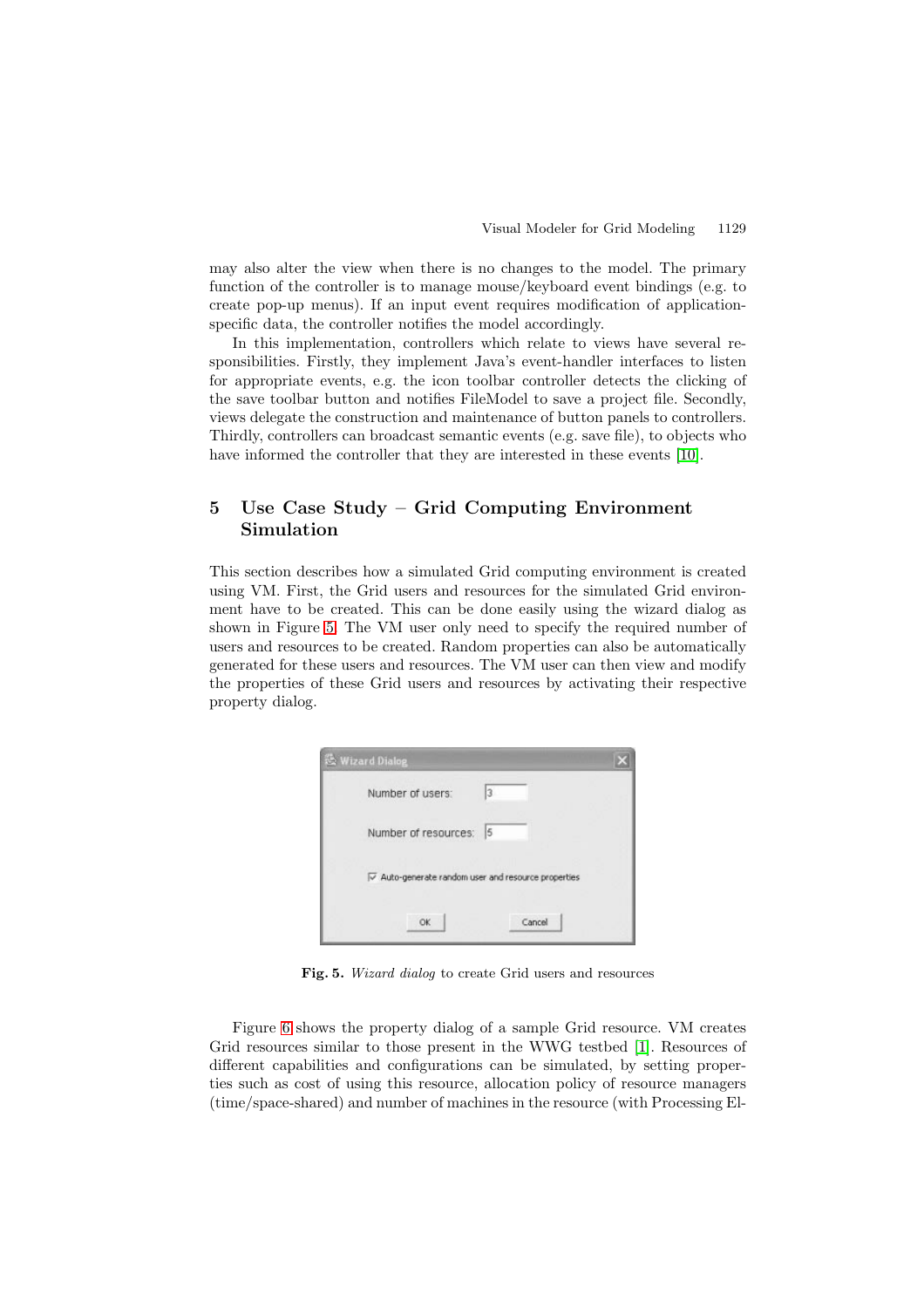<span id="page-7-0"></span>ements (PEs) in each machine and their Million Instructions Per Second (MIPS) rating).

| Architecture:                                                                                                 | Intel Pentium       |    |                           |
|---------------------------------------------------------------------------------------------------------------|---------------------|----|---------------------------|
| Operating System:                                                                                             | Linux               |    |                           |
| Time Zone (GMT):<br>Grid \$ / application operation:                                                          | 5.0<br>12.54        |    |                           |
|                                                                                                               |                     |    |                           |
| Machine 2                                                                                                     |                     |    |                           |
| Machine 1                                                                                                     | $\theta$            |    | $33 -$<br>$\overline{22}$ |
|                                                                                                               | ï<br>2              |    | 38                        |
|                                                                                                               | $\overline{3}$<br>4 | 21 |                           |
|                                                                                                               |                     |    | 25                        |
|                                                                                                               |                     |    |                           |
|                                                                                                               |                     |    |                           |
| Machine 3<br>Machine 4<br>Machine <sub>5</sub><br>Machine 6<br>Machine 7<br>Machine 8<br>Machine <sub>9</sub> |                     |    |                           |
|                                                                                                               |                     |    |                           |

Fig. 6. Resource dialog to view Grid resource properties

Figure [7](#page-8-0) shows the property dialog of a sample Grid user. Users can be created with different requirements (application and quality of service requirements). These requirements include the baud rate of the network (connection speed), maximum time to run the simulation, time delay between each simulation, and scheduling strategy such as cost and/or time optimization for running the application jobs. The application jobs are modelled as Gridlets. The parameters of Gridlets that can be defined includes number of Gridlets, job length of Gridlets (in Million Instructions (MI)), and length of input and output data (in bytes). VM provides a useful feature that supports random distribution of these parameter values within the specified derivation range. Each Grid user has its own economic requirements (deadline and budget) that constrains the running of application jobs. VM supports the flexibility of defining deadline and budget based on factors or values. If it is factor-based (between 0.0 and 1.0), a budget factor close to 1.0 signifies the Grid user's willingness to spend as much money as required. The Grid user can have the exact cost amount that it is willing to spend for the value-based option.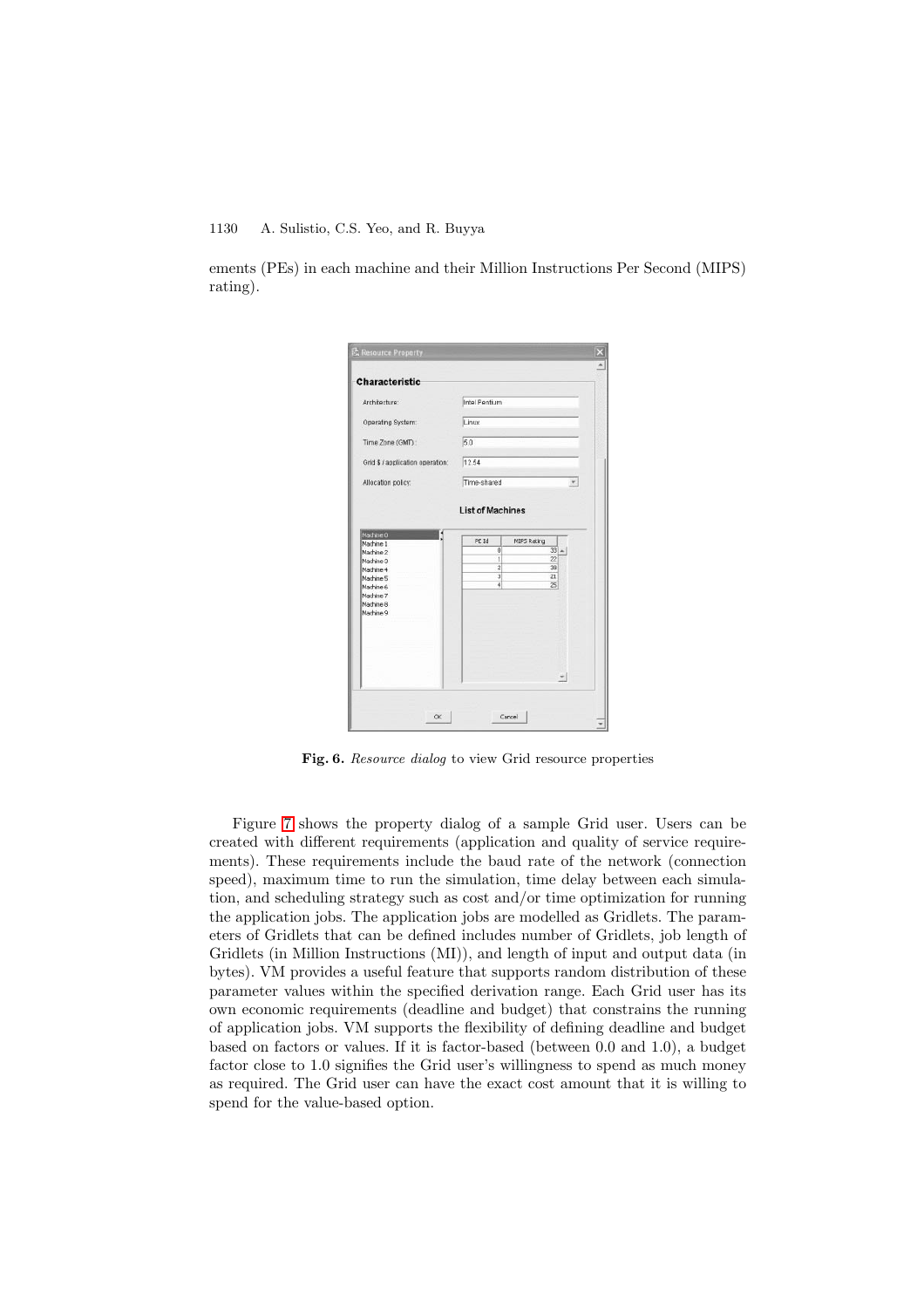<span id="page-8-0"></span>VM will automatically generate Java code for running the Grid simulation. This file can then be compiled and run with the GridSim toolkit packages to simulate the required Grid computing environment.

| User Name:                 |                                   | User 1                                                    |                                                                              |  |
|----------------------------|-----------------------------------|-----------------------------------------------------------|------------------------------------------------------------------------------|--|
| Baud Rate:                 |                                   | 9.7                                                       |                                                                              |  |
| Max. simulation time       |                                   | 25<br>2<br>hour                                           | $m$ inute $ 0\rangle$<br>second                                              |  |
|                            | Successive experiment delay: 36.0 | second                                                    |                                                                              |  |
| Scheduling strategy:       |                                   | Optimise Cost and Time $\left\Vert \mathbf{v}\right\Vert$ |                                                                              |  |
| Gridlet                    |                                   |                                                           |                                                                              |  |
|                            | Size                              | Min. Deviation (%)                                        | Max. Devation (%)                                                            |  |
| Gridlet                    | 45                                | 7.0                                                       | 12.0                                                                         |  |
| Length:                    | 643                               | 22.0                                                      | 32.0                                                                         |  |
| File:                      | 831                               | 7.0                                                       | 12.0                                                                         |  |
| Output:                    | 903                               | 12.0                                                      | 22.0                                                                         |  |
| <b>Budget and Deadline</b> |                                   | C Factor-based ( Value-based                              |                                                                              |  |
|                            | <b>Budget</b>                     | 9.0                                                       |                                                                              |  |
|                            | Deadline:                         | 23.0                                                      |                                                                              |  |
|                            |                                   |                                                           | Note: For factor-based, the range for both budget and deadline is [0.0, 1.0] |  |

**Fig. 7.** User dialog to view Grid user properties

#### **6 Conclusion and Further Work**

This paper describes a Java-based GUI tool called Visual Modeler (VM) that facilitates GridSim users in creating and modifying Grid simulation models easily and effectively. It incorporates features such as easy-to-use wizards that enables users to create simulation models, and automatic source code generation facility that outputs ready-to-run simulation scenario code.

The implementation of VM in Java is ideal since Java supports powerful GUI components with its Swing packages. Moreover, the MVC architecture can be adapted in Java using Observable and Observer class. Hence, Java and MVC provide a perfect combination in creating a GUI for GridSim.

Possible improvements to be implemented include incorporating the GridSim run-time environment into VM, and generating visual diagrams such as graphs based on the GridSim simulation results. This will enable users to receive dynamic run-time feedback from GridSim through VM.